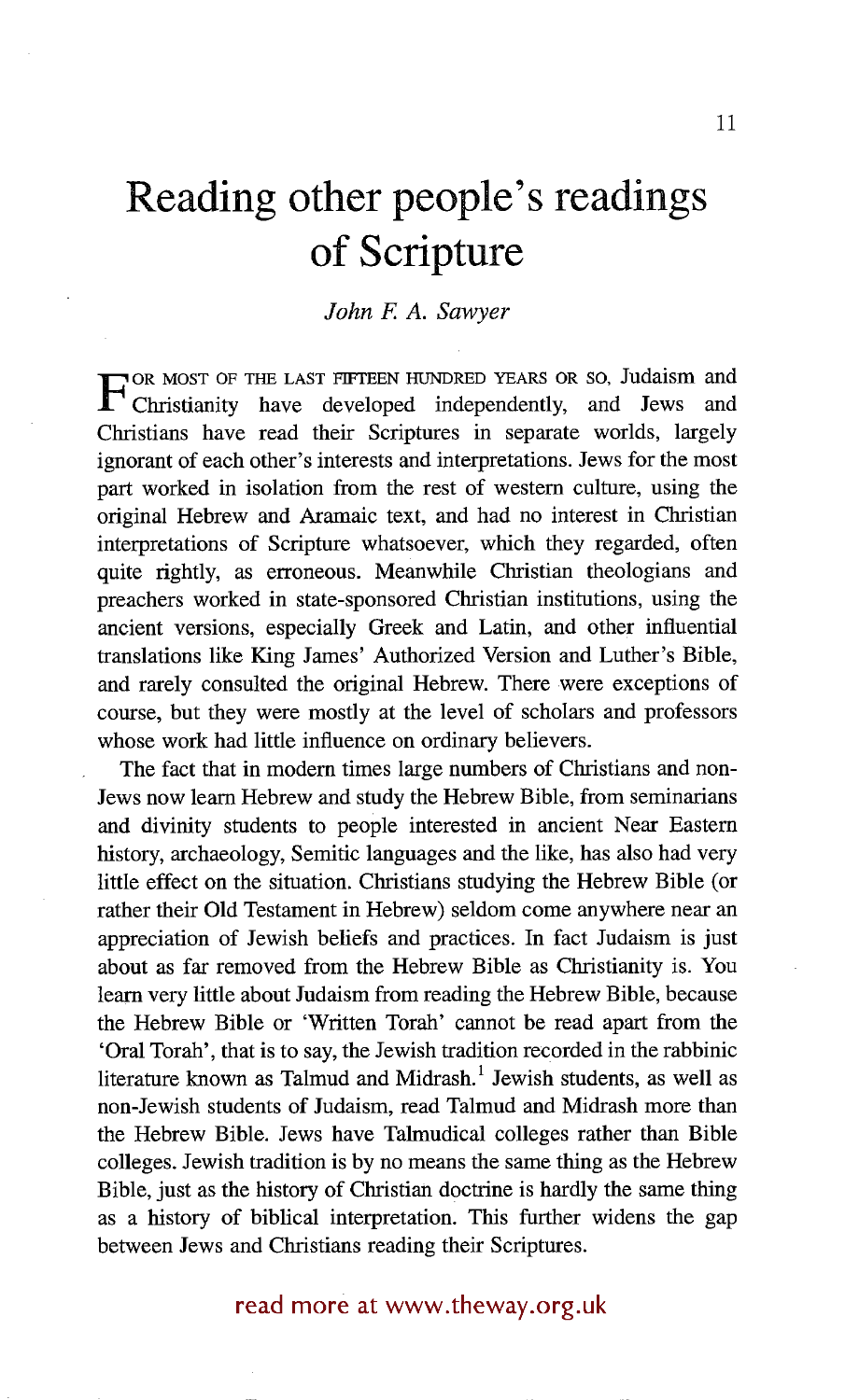This century, however, has seen some major changes in the situation. The central event of our century, and not just in the history of Jewish-Christian relations, is the Holocaust. For many Jews and Christians, Auschwitz is as much a watershed in the history of their religion as Sinai or the crucifixion. The implications of this for our reading of the 'Binding of Isaac' (Genesis 22), the Suffering Servant (Isaiah 53), the Book of Job and other texts, still have to be fully explored, but they are likely to be profound. The establishment of the state of Israel has similarly had a profound effect on Jewish readings of Scripture. Modern Zionist uses of the Bible constitute a fertile area of contemporary biblical interpretation which will have to be taken into account as well. A third new factor in the situation, and one which will increasingly influence Christian reading of Scripture, is the dramatic change in the official attitude of the churches toward the Jews in the second half of the twentieth century. Catholics, since the Second Vatican Council, for example, are now officially instructed to abandon their traditional negative, supersessionist beliefs about Judaism, and to seek to appreciate Jewish tradition and its relationship to Christianity in a new way. So as we approach the third millennium, the time is ripe for a reappraisal of the relationship between Jewish and Christian readings of Scripture.

#### *The Hebrew Bible is not the same as the Old Testament*

Before we begin to discuss questions about reading and interpretation, we must first define what we mean by 'the Scriptures', and in particular dispose of the widespread misconception that the Hebrew Bible of the Jews and the Christians' Old Testament are one and the same. The Hebrew Bible is not the same thing as the 'Old Testament', and if you underestimate the differences between them, you get a distorted view of both. It has become quite common in universities, colleges and elsewhere to avoid the word 'Old Testament' and call it the 'Hebrew Bible' instead, as if they were the same book.<sup>2</sup> This is because the term 'Old Testament' can be and often is used in a derogatory and offensive way. 'Old Testament ethics' often means pre-Christian (i.e. primitive or inferior), for example, and the 'God of the Old Testament' is thought of as a bloodthirsty warrior God of justice and vengeance, irrespective of the fact that there are far more texts about God as mother in the 'Old Testament' than in the 'New'.<sup>3</sup> But that must not blind us to the differences.

First of all, the *contents* of the two books are different: most of the world's Christians have Tobit, Judith, 1 and 2 Maccabees, Wisdom,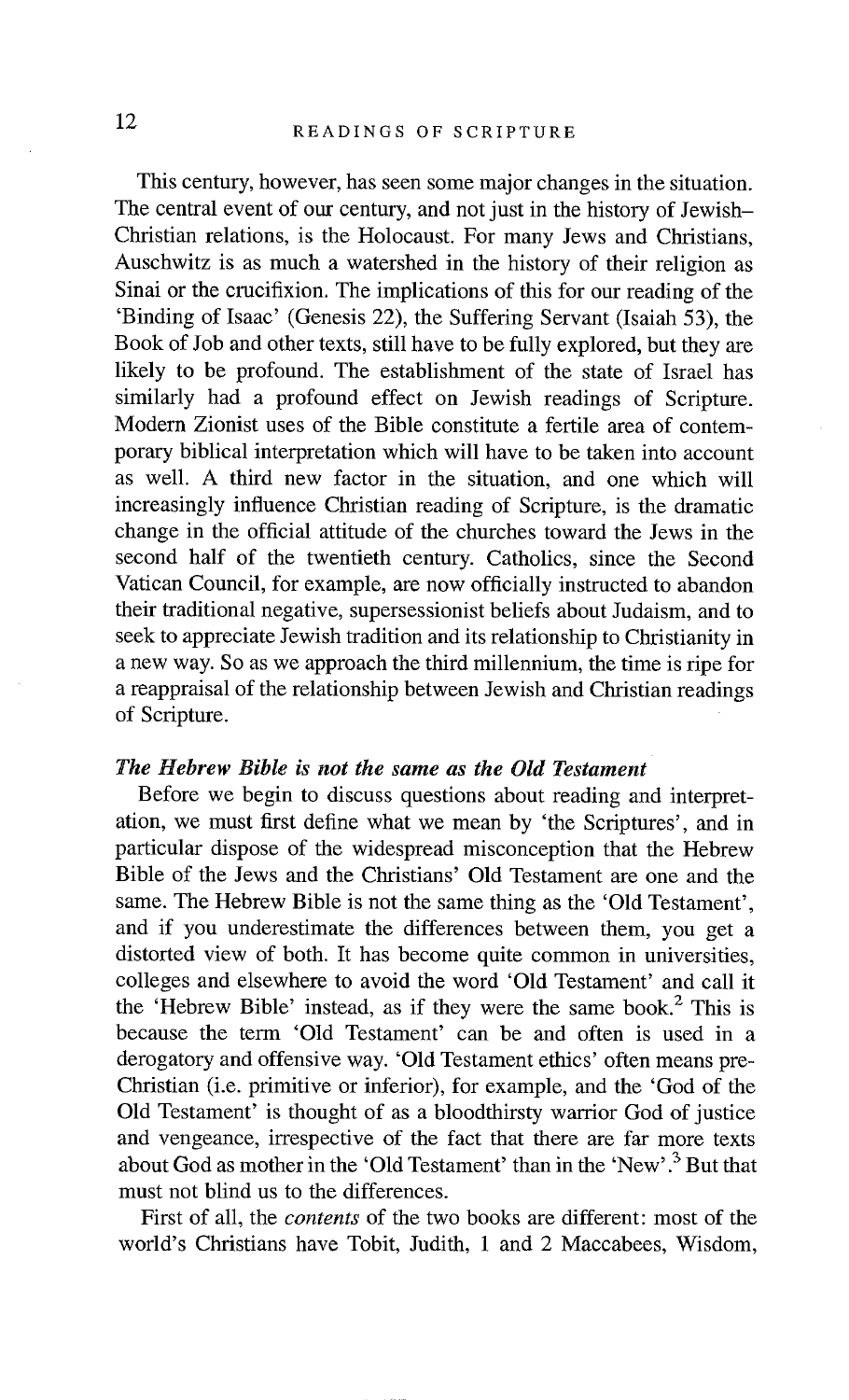Ecclesiasticus and other 'apocryphal texts' in their Old Testaments, books which are not in the Hebrew Bible. Indeed some of these texts, like the Book of Wisdom, were originally written in Greek and could never have been in a Hebrew Bible. The Protestant Bible has the same contents as the Hebrew Bible because one of the reforms of Martin Luther was to remove, as non-canonical or apocryphal, those books that are not in the Hebrew Bible. But the Roman Catholic and Eastern Orthodox Churches still retain these books, while the Coptic and Ethiopian Churches have still more books in their Bibles, including the Book of Enoch and Jubilees, thereby distancing themselves still further from the Jewish tradition.

Second, the *literary structure* of the two books is completely different: the Hebrew Bible starts with the Torah ('the Law') and the Prophets, and ends with the Writings, an arrangement obviously designed to place the Torah in a position of special honour and authority at one end and to indicate a line of descending authority to the Writings at the other end. This arrangement incidentally gives Jewish Scripture its Hebrew name, *Tanakh,* derived from the initials of its three parts: Torah, Nebi'im ('Prophets') and Ketubim ('Writings'). The Christian canon reverses this direction, beginning with Genesis, in the dim and distant past, and progressing through the timeless Wisdom literature and the poetry of the Psalms, towards the Prophets who point with increasing urgency and specificity towards the fulfilment in the Gospels to which they are attached. Another significant difference in the arrangement of the books is that, for Jews, Daniel is among the 'Writings' near the end of the Bible, while in the Christian tradition he is one of the Prophets.

*The language* of the two books is also different. The *Tanakh* is in Hebrew; but who has ever seen an Old Testament in Hebrew? Parts of it maybe, and in a different order, but I don't believe a complete Old Testament in Hebrew exists anywhere. Some of the modem translations of the New Testament into Hebrew have been appended to the *Tanakh*  in one volume, but that is not the same thing. It is a curious hybrid, neither one thing nor the other. The oldest complete manuscripts of the Old Testament are in Greek, and date from the fourth and fifth centuries. The oldest complete manuscripts of the *Tanakh are* medieval and are in Hebrew. There are some modem Jewish translations of the *Tanakh,* such as the Soncino commentaries and the Jewish Publication Society versions. But the Bible is still read in Hebrew in the synagogue, and the Hebrew original is always more central to Jewish interpretations than it ever could be in a Christian context.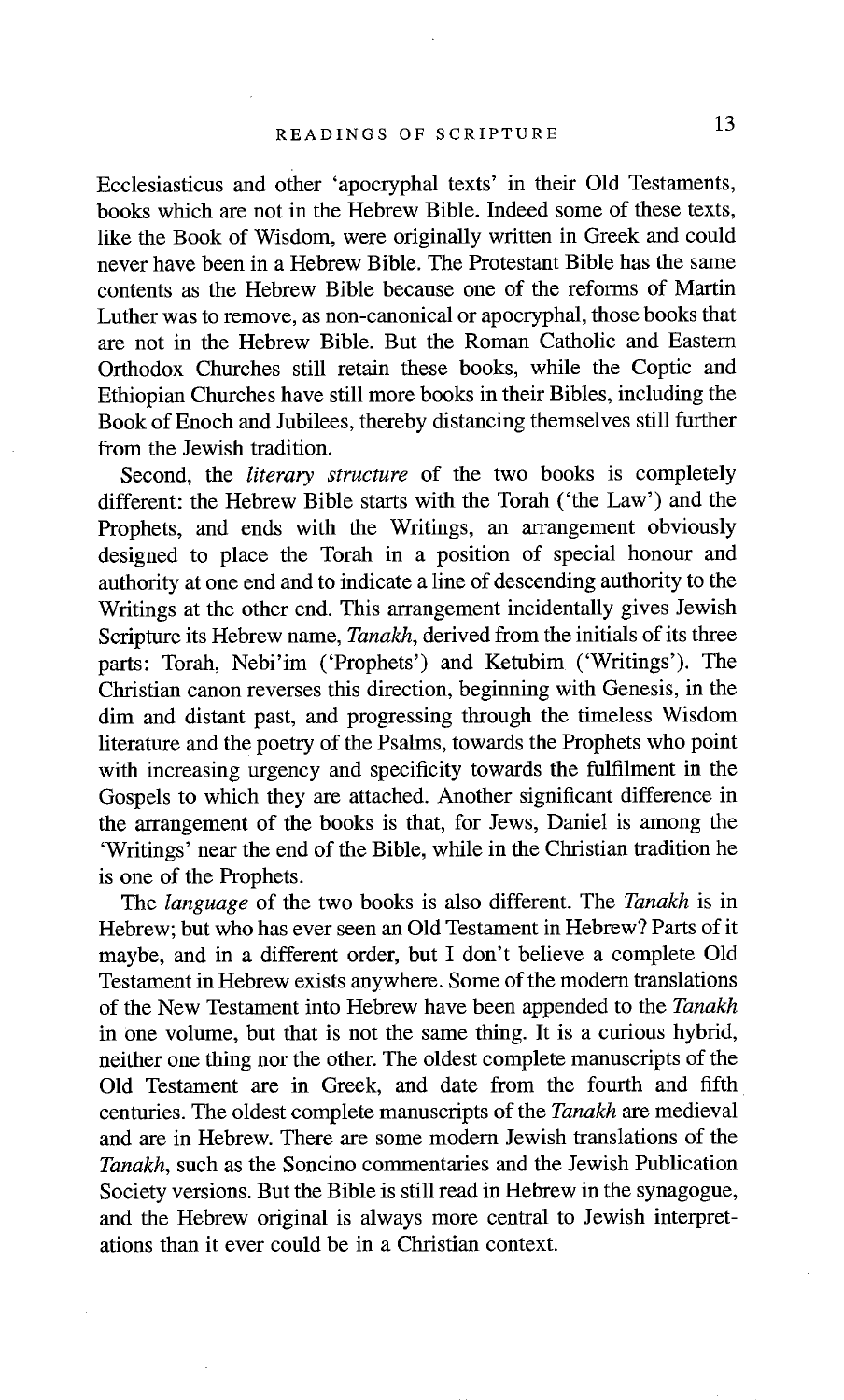Finally, if the contents, structure and language of the two books are so different, I hardly need spend time on the totally different *context* in which the two books are read. The one is read in the context of rabbinic, medieval and modem Jewish exegetical tradition; the other, bound in the same volume as the New Testament, is read in the quite separate context of patristic, medieval and modern Christian exegetical tradition. When a Jewish reader of the Bible wants to know what a particular word or phrase in the Bible means, he often starts with the question, 'What does Rashi say?' Rashi (an abbreviation for Rabbi Shlomo ben Itzhaq) (1040-1105) is the most widely used Jewish commentator on Scripture. A native of Troyes in north-east France, he wrote massive commentaries on the whole of the *Tanakh* as well as the Talmud, and most printed editions of both have for centuries been accompanied by Rashi's commentary.<sup>4</sup> The particular strength of his commentaries is that they include, in convenient verse by verse format, references to material otherwise hard to locate in the rabbinic literature: this means that, in consulting Rashi, you are at the same time looking up what the Talmud and Midrash say. In the Jewish context, that is what matters most, not what the original author intended, and of course not what St Jerome or Martin Luther or Gerhard von Rad says it means.

So great are the differences that I am not going to try to find 'common ground' between us. That can too often lead to distortion and oversimplification. Of course Jews and Christians are both monotheists, but Jewish monotheism is not the same as Christian monotheism. Jews and Christians both believe in the Messiah, but Jewish Messianism is very different from Christian Messianism. Instead I would like to try to illustrate some of the distinctive insights of Jewish interpretation by reference to three well-known and representative examples, in the hope that Christians reading the same text may find new things there they had not noticed before. Christians reading Jewish interpretations, and more are doing this now than ever before, often learn something about the Scriptures and their own faith, as well as about Jews and Judaism.<sup>5</sup> My three examples concern three fundamental aspects of Judaism creation, suffering and Messianism; and each illustrates one aspect of the distinctive dynamic of Jewish interpretation - language, storytelling and a sense of history. There is of course much more to be said about Jewish ways of reading the Scriptures. I have left out the whole of Jewish ethical tradition, for instance. *Halakhah* has been neglected in favour of *Aggadah. 6* But it is to be hoped that the examples selected here will be representative enough to give readers an authentic taste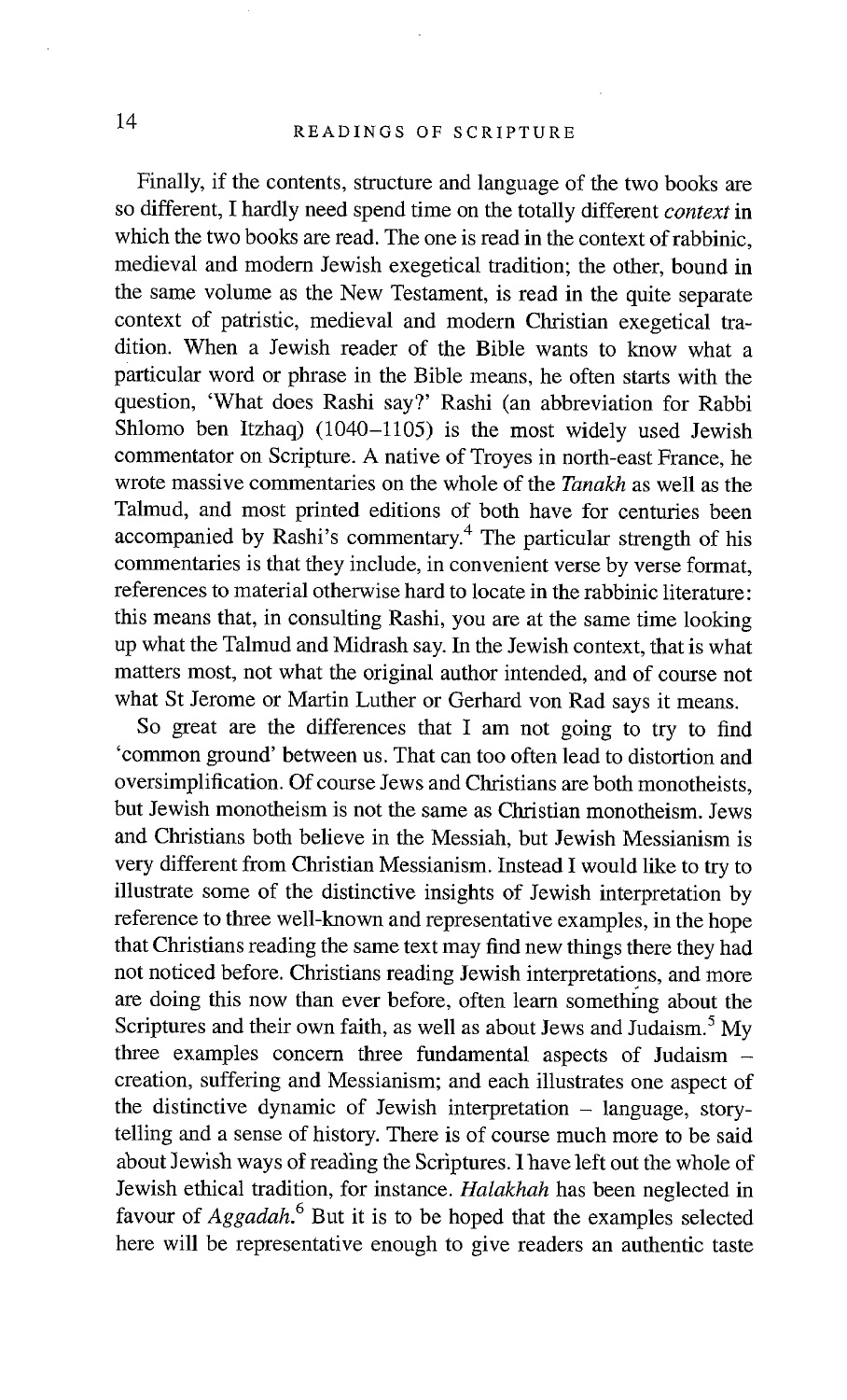(Hebrew *ta'am)* of the subject and encourage them to delve more deeply into the world of Jewish exegetical literature.

#### *Jewish uses of language: 'In the beginning' (Genesis 1-3)*

Since ancient times the language of Scripture has been referred to as 'the sacred language'. Hebrew is the language of the angels, so that prayers in any other language were ineffective. Adam and Eve spoke Hebrew. The words of the Torah were dictated by God to Moses in Hebrew.<sup>7</sup> The original language of Scripture has always been far more central to Jewish interpretation than it ever was in Christianity, even when it was no longer the everyday language of the Jews. Still today in most synagogues, the weekly Scripture readings are in Hebrew, and a large part of religious education is taken up with Hebrew language teaching. It was a father's duty, according to the rabbis, to teach his son 'the sacred language' as soon as he could speak.

The significance of this for our understanding of Jewish methods of exegesis cannot be overestimated. The first words in the Book of Genesis, for example, in Hebrew do not necessarily mean 'In the beginning God created... ': they can also mean 'In the beginning of God's creation . . . '.<sup>8</sup> Before God said 'Let there be light!', before the first act of divine creation, in other words, the formless earth, the deep, the darkness and the waters were already there, and the rabbis then had to face the philosophical problem of who created chaos, if it was not God.<sup>9</sup> This is not a picture of creation from nothing *(creatio ex nihilo)*, but a more complex picture in which God transforms chaos into order, darkness into light, in the same way that he created Israel, not out of nothing, but out of slavery (Isai 43:1, 7). In the Jewish lectionary, each reading from the Torah is accompanied by a reading from the Prophets known as a Haftorah, and in this case the Haftorah is Isaiah  $42:5-43:10$ , which superbly establishes this connection between the 'creation of heaven and earth' and the 'creation' of the people of God. Elsewhere God creates a new heart out of guilt and despair (Ps 51) and a New Jerusalem out of sin and destruction (Isai 65:18). 'Creation' in Jewish tradition is thus defined more by reference to God's continuing intervention on behalf of his people than by philosophical speculation about the origin of the universe or the problem of evil.

The original language of the Adam and Eve story similarly influences the way it is understood by Jewish interpreters.<sup>10</sup> In Hebrew the word *adam* means either Adam, a proper name like Eve, Cain and Abel, or 'human creature', male or female. In Genesis 1:27 'God creates the *adam..,* male and female', and in the next chapter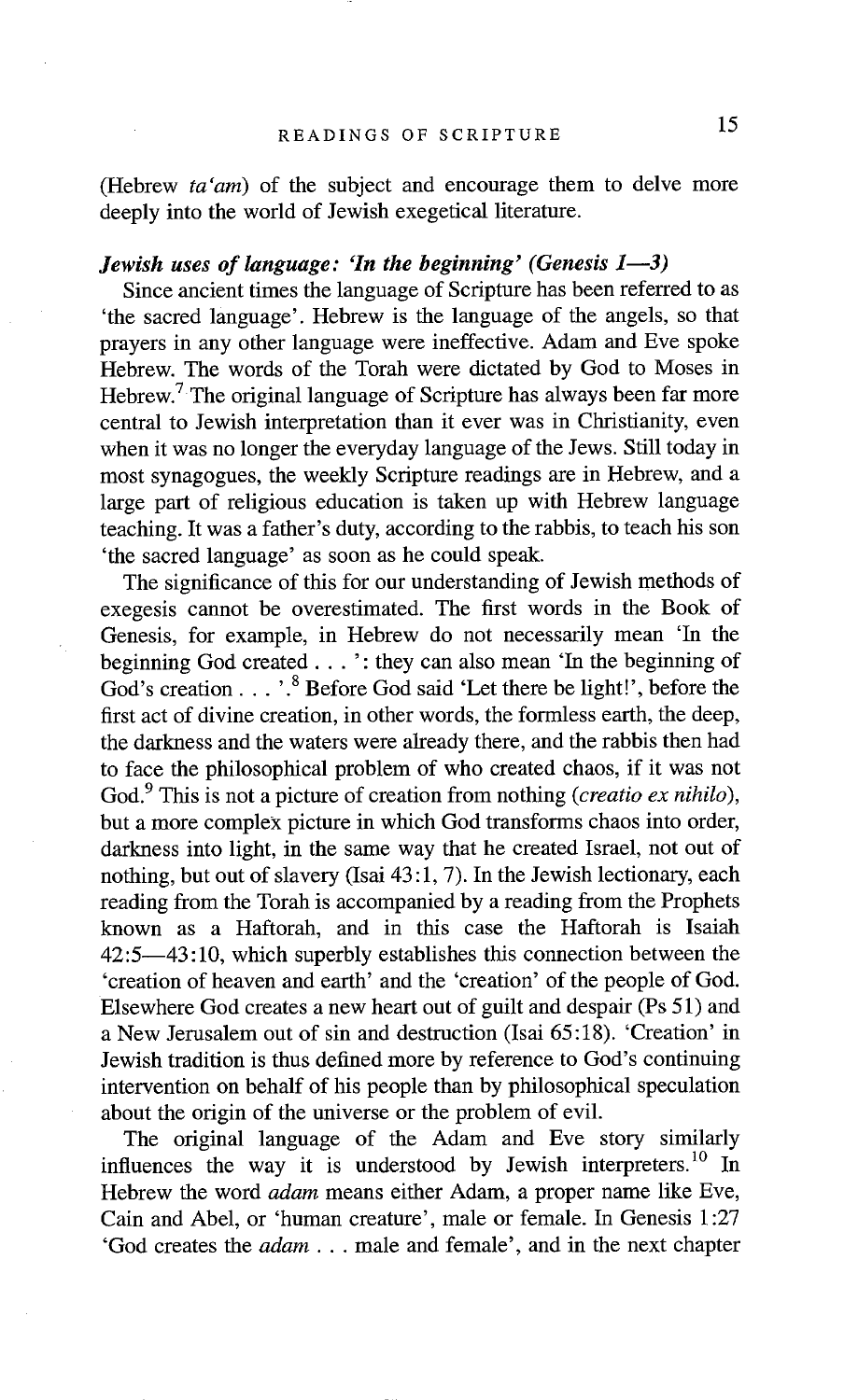'he forms the *adam* out of the dust of the ground' (2:7). Not until verse 22 is the body of the *adam* divided into a man and a woman.<sup>11</sup> There is nothing in the text to prove that only the man was created in the image of God, or that man was created before woman as some Christian theologians have claimed (1 Tim 2:13). The word *elohim* is similarly ambiguous in Hebrew: it usually means 'God' or 'gods', but it can also mean 'divine beings' or 'angels'. Being created 'in the image of God' (1:26) might then be better explained by reference to Genesis 3:22 ('like one of us') and Psalm 8 ('a little less than angels'), texts that are manifestly less theological than rhetorical or poetic. Incidentally the linguistic skill and enthusiasm of Jewish interpreters was applied to the ancient Greek version of Scripture as well as the Hebrew: the four letters of the Greek form of 'Adam' were interpreted as the initials of the four points of the Greek compass, thus symbolizing the unity of all humankind. 12

#### *The Jews as story-tellers: "The binding of Isaac" (Genesis 22)*

The *Akedah* or 'the binding of Isaac' is one of the most often read stories in all of Jewish literature. The extraordinary challenge to Abraham's faith, the sacrifice of Isaac and the divine intervention at the moment of crisis, have been interpreted and reinterpreted against the background of suffering and persecution, right down to the present post-Holocaust era. No wonder that, in line with traditional Jewish exegetical method, every detail of the short biblical narrative has been pondered on, every gap in the story filled in, every possible allusion explored, every clue to the responses of the protagonists meticulously examined. Here are a few examples. First, why did Abraham, a wealthy man with servants, saddle his own ass (v 3)? Rashi explains that this was because love disregards the normal rules of social conduct: this was to be no ordinary expedition but one in which a man's love for his son, his only son (vv 2, 12), was to be in conflict with his love of God. Why is the sentence 'and they went both of them together' repeated twice (vv 6 and 8)? The repetition suggests that Isaac, even though still a boy, was of one mind with his father, willing to die for his faith. His mother was involved too. According to Jewish (and some Christian) traditions, Sarah died of grief when news reached her that her son was dead: for why else is her death described immediately after the *Akedah*  (Gen 23:2)? $^{13}$ 

But the most striking suggestion deduced from the gaps in the biblical story concerns what happened to Isaac after the ram appeared. Isaac is not mentioned again in the narrative until chapter 24: why is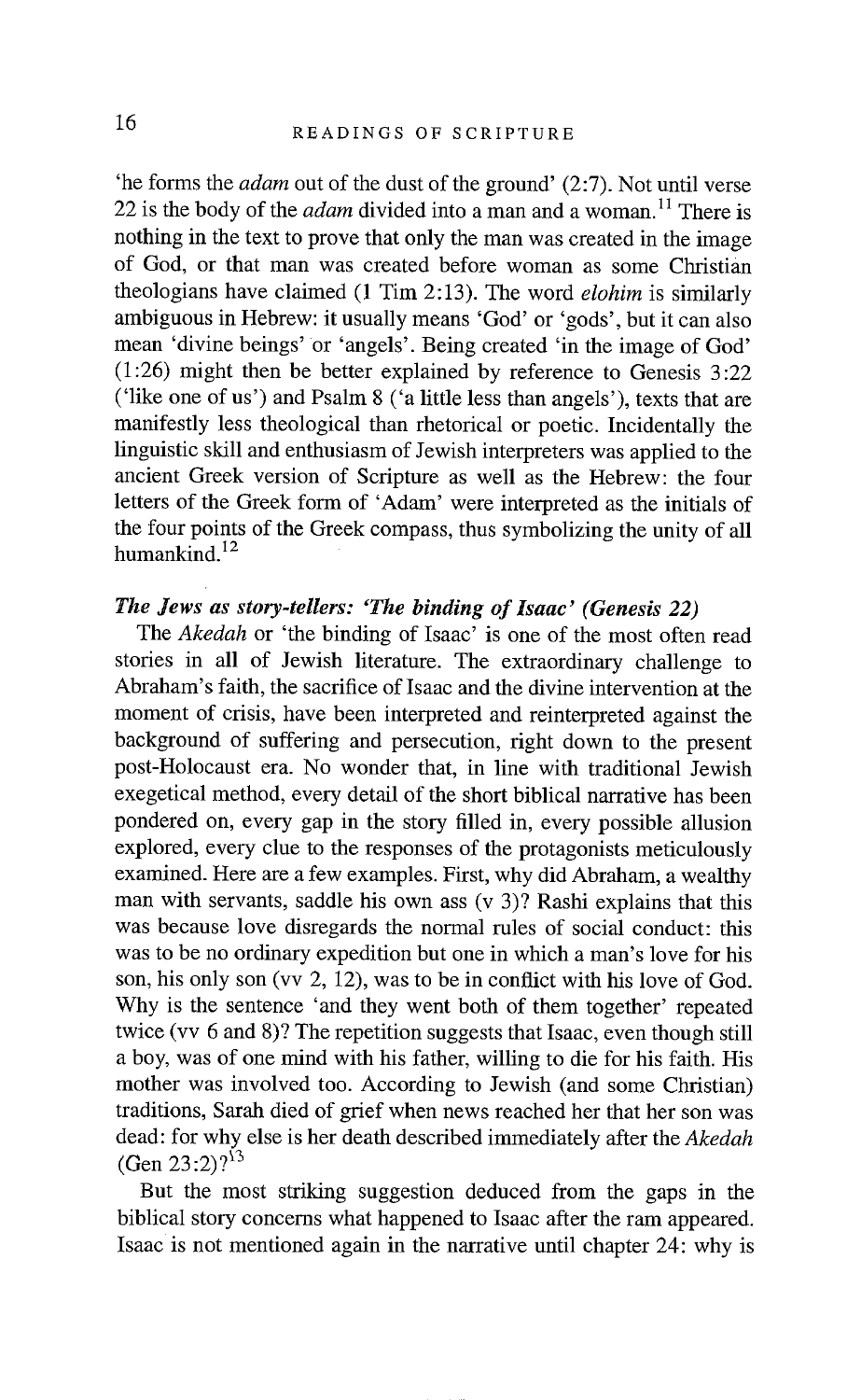this? The rabbis used this curious feature of the story as proof that Isaac was not only prepared to die, but actually did die and so became a prototype for Jewish martyrdom. 14 References to 'the blood of Isaac' and 'the ashes of Isaac' become more frequent in Jewish literature as the persecution of the Jews increased. The fact that the event took place 'on the third day' (v 4) provided scriptural evidence for the additional belief that Isaac rose from the dead (cf Hos 6:2; Jon 1:17), and was taken by God to paradise. Christological interpretations of the story of the 'Sacrifice of Isaac' (for instance, Isaac carrying the wood prefigures Christ carrying the cross) go some way towards this reading of the story too, but it was the Jews who, in times of persecution, developed it most elaborately and poignantly. A poem by Ephraim of Bonn (1132-1200), written under the shadow of the Second and Third Crusades when many of Germany's Jews were massacred, is one of the most powerful and explicit examples, in which Abraham 'slaughtered him with steady hands as prescribed by  $law$ <sup>15</sup>. The well-known twentieth-century reading of the story by Wilfred Owen (1893-1918) was similarly prompted by the carnage of the First World War:

> the old man would not so, but slew his son and half the sons of Europe one by one. 16

## *History and the Jews: 'Swords into ploughshares' (Micah 4:3)*

We have seen how history and interpretation are inextricably interwoven in Jewish tradition. Whatever the origin of the *Akedah*  story, the faith of Isaac confronting death and the dreadful dilemma of his father are not just pieces of ancient history: they are real issues in which centuries of readers have seen their own experience reflected. The Bible is not just an ancient Near Eastern text like the Babylonian Epic of Gilgamesh or the Egyptian Book of the Dead: it is a living text, addressed as much to contemporary readers, like Ephraim of Bonn and Wilfred Owen, as to its original readership or audience. An essential part of Jewish exegetical method involves relating it to present-day experience, applying it to the situation in which its readers find themselves, looking for connections between then and now. Nowhere is this more true than in the case of the Messianic hope, the hope for a better world in the future, a world characterized by justice and peace. There is no shortage of scriptural texts about the Messianic age and we end with a look at some of these as Jewish interpreters read them.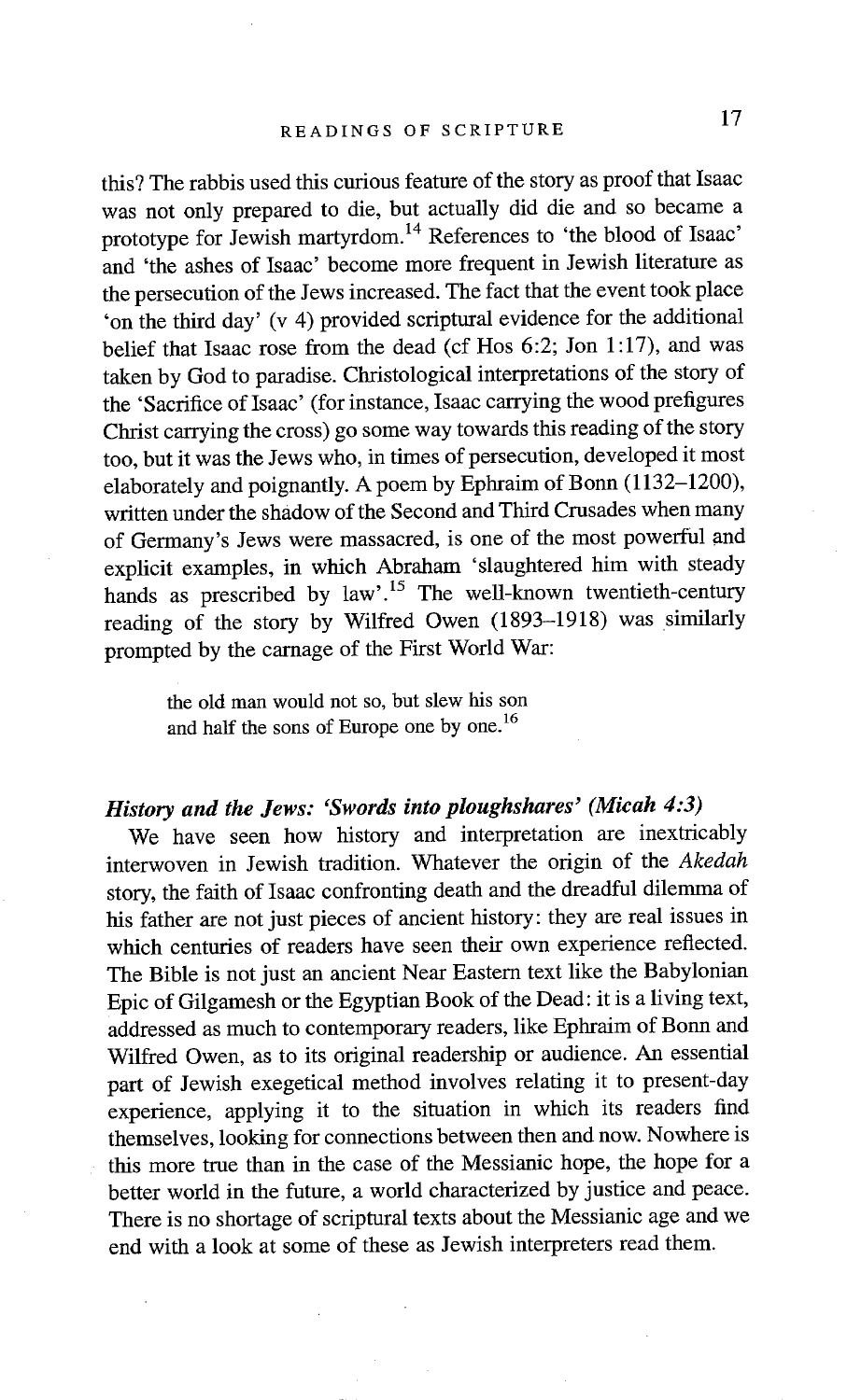Once again we must start by distinguishing clearly between Christian Messianism and Jewish Messianism. For Christians major Messianic texts are Isaiah 7:14 ('Behold, a virgin shall conceive...') and Isaiah 53 ('wounded for our transgressions...'), while for Jews such texts are of marginal interest. The Hebrew of Isaiah 7:14 actually has 'young woman', not 'virgin', so that the miraculous element is missing, and the context is otherwise not particularly interesting. Similarly Isaiah 53 is not part of the Jewish lectionary and has had little influence on Jewish Messianic tradition. Yet despite these obvious differences of approach, Christian writers down the ages have judged Judaism on their 'erroneous' interpretation of such passages, or their 'stubborn blindness' to the evidence they provide. A graphic example of the almost total lack of communication between the two sides is the public debate between a Dominican friar and a Jewish rabbi that took place in Barcelona in 1263. The Christian, Friar Pablo Christiani, a converted Jew incidentally, argued on the basis of such texts as Isaiah 7:14 and Isaiah 53 that the Messiah had come in the person of Jesus Christ and had suffered and died for the salvation of the human race. The Jew, Rabbi Moses ben Nahman (or Nahmanides), had no difficulty in rejecting the traditional christological interpretations of the passages quoted by Pablo, and based his Messianism instead on the plain meaning of such texts as Micah 4:3 where it is defined in terms of global peace: 'Yet from the days of Jesus until now, the whole world has been full of violence and plundering and the Christians are greater spillers of blood than all the rest.., and how hard it would be for you, my lord king, and for your knights if they were not to learn war any  $more!$ <sup>17</sup>

Jews in many periods of their history have looked in vain for signs that the Messianic age has arrived. There have been many false Messiahs: Shabbetai Tzevi (1626-1675) is one of the best known and most tragic examples.<sup>18</sup> Some of the mystical hasidic sects founded in eighteenth-century Europe have believed from time to time that their leader or Rebbe was the Messiah. Of these, the Brooklyn-based Lubavitchers are probably today's best known and most enthusiastic manifestation, easily accessible on the internet. Last century liberal German Jews believed that the Messianic age had dawned in the newfound freedom and prosperity that followed emancipation, while others, especially the victims of persecution in Europe, have found signs of Messianic hope in the Zionist movement founded in 1897, the establishment of the state of Israel in 1948 and especially in the 'miraculous' Six Day War in June 1967.<sup>19</sup> Significant Jewish readings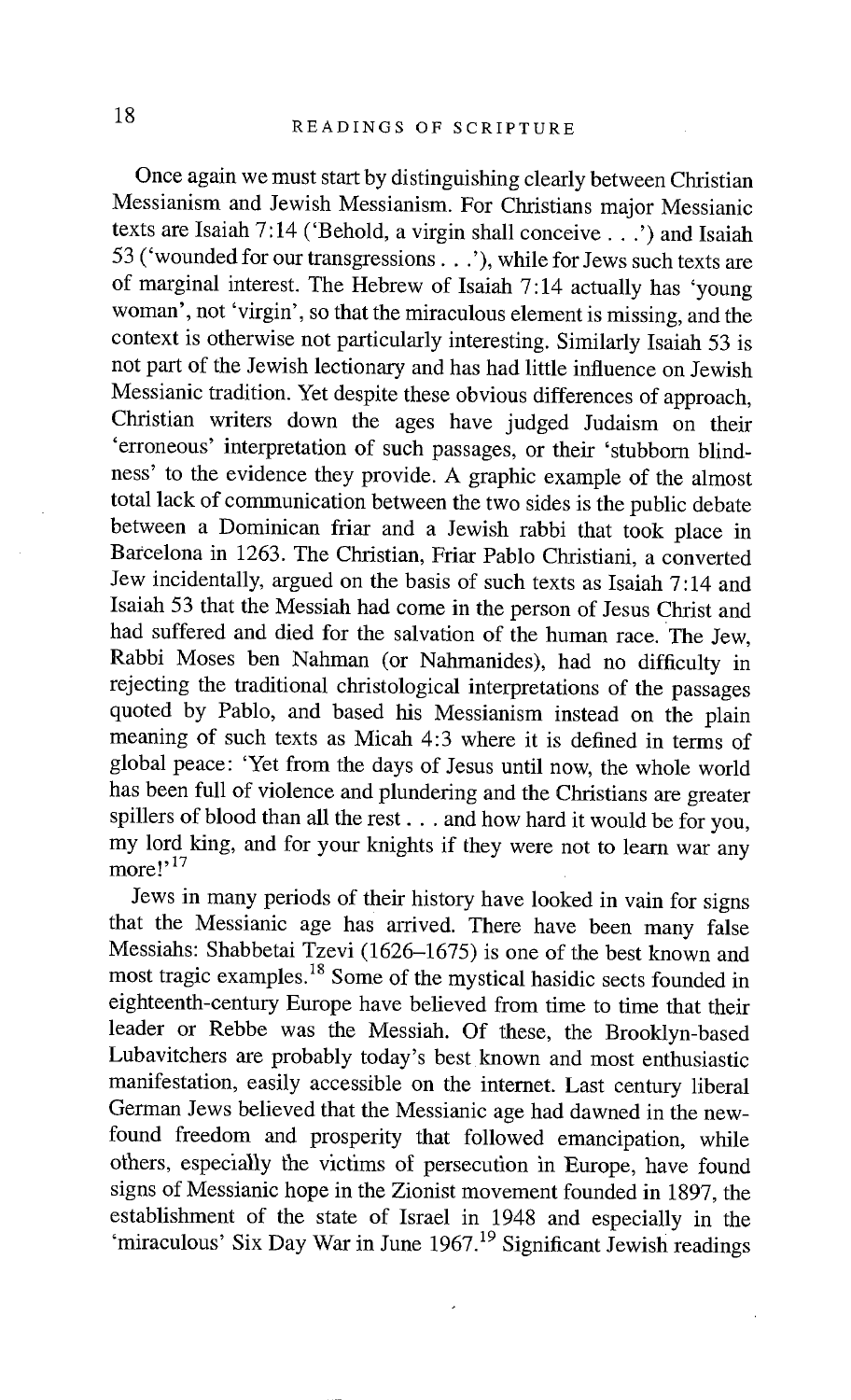of Scripture include Israeli place-names like Mevasseret Tzion: 'O thou that tellest good tidings to Zion' (Isai 40:9), Petah Tikvah: 'door of hope' (Hos 2:15 [Heb 2:17]) and Peduvim: 'ransomed' (Isai 35:10), as well as numerous inscriptions on public monuments like the 'swords into ploughshares' text from Micah 4:3 on a 'Monument of Peace' set up in Jerusalem after the Six Day War.<sup>20</sup>

#### *Reading other people's readings of Scripture*

As one who has devoted most of his professional life to trying to interpret the Bible, especially the Hebrew Bible, I have come to the conclusion that one of the most important parts of our job, and one of the most neglected till very recently, is to take seriously what other people have made of it. I am not thinking only of other professional biblical scholars, historians, archaeologists, linguists, commentarywriters and the like. Nor do I want to limit myself to the great religious writers like Augustine, Aquinas and Luther. The Bible has been read and interpreted and used in all kinds of other contexts as well: in art, music, politics, the media, literature and film. It is obvious that what people believe the text means is sometimes more important than what it originally meant or what was in the original author's mind  $-$  even if that were accessible to us today.

There are signs that I am not alone in concluding that this aspect of the subject, known as the reception-history or *Wirkungsgeschichte,* 'the impact history' of the Bible, is important. There have been many publications in recent years devoted to it, $^{21}$  and now Blackwells of Oxford are to publish a series of biblical commentaries uniquely devoted to the reception-history of every book of the Bible.<sup>22</sup> But perhaps nowhere will this change of emphasis be more significant than in relation to Jewish and Christian readings of Scripture down the centuries. How the Jewish interpreters have handled a text may be quite different from our more familiar Christian traditions; but they frequently tell us something worth listening to about the meaning of the text, as well as something even more worth listening to about the Jews and Judaism. I believe that reading other people's readings of Scripture, with the same sensitivity and critical expertise as anything else we read, is going to become a major component of biblical studies in the future, and one that cannot fail to make a positive contribution to Jewish-Christian relations at every level.